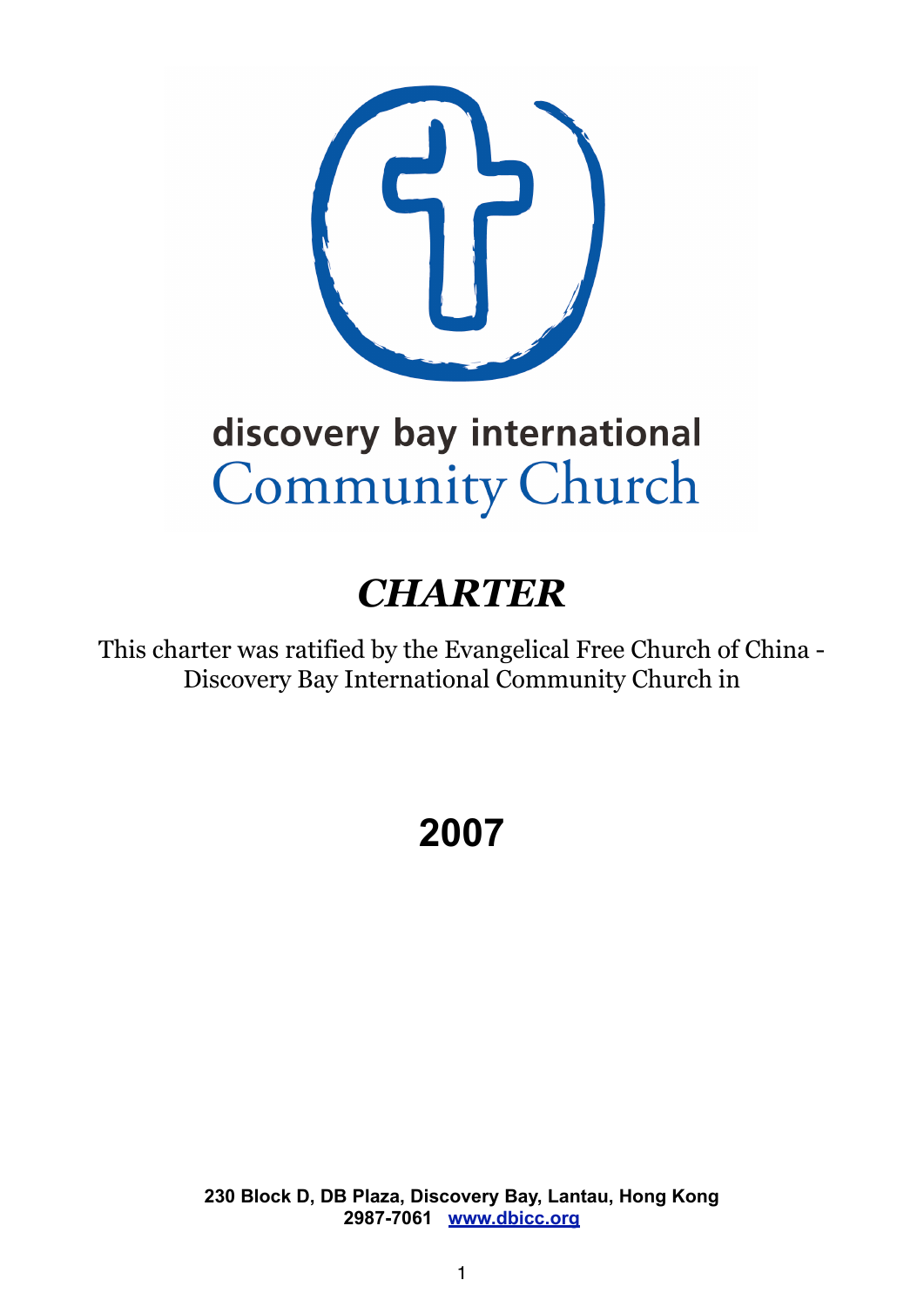#### CHARTER OF THE EVANGELICAL FREE CHURCH OF CHINA DISCOVERY BAY INTERNATIONAL COMMUNITY CHURCH HONG KONG

### **ARTICLE I. NAME**

The official name of this organization shall be Evangelical Free Church of China – Discovery Bay International Community Church.

### **ARTICLE II. PURPOSE**

In dependence upon God, and through the declaration of His Word, the purpose of Evangelical Free Church of China – Discovery Bay International Community Church is to:

- Present the good news of salvation to the lost by both proclamation and Godly lifestyle here and abroad.
- Stimulate corporate and individual worship.
- Teach and thus encourage every believer to be maturing in Jesus Christ.
- Develop and strengthen the Christian family unit.
- Promote loving Christian fellowship in the body.
- Encourage every believer to use his or her gifts and talents to glorify Christ in daily life both here and abroad, which includes ministering to orphans, widows, imprisoned, and the infirm.
- Teach the Scriptures, both Old and New Testaments, which are the inspired Word of God, the living Word of life, wholly truthful and trustworthy, and the final authority for all Christian faith and life.
- Our Purpose Statement is: *Bringing glory to God by nurturing the community into a relationship with Him, where believers are equipped to be Christlike*. (Mt. 22:37-40; 28:19-20)

# **ARTICLE III. RELATIONSHIP**

- 1. The Evangelical Free Church of China Discovery Bay International Community Church is an independent member church cooperating with the Evangelical Free Church of China.
- 2. The church shall cooperate with the conference of the Evangelical Free Church of China and shall, whenever possible, be represented at their Annual General Meeting (AGM) in accordance with their regulations as follows:

| <b>MEMBERSHIP</b> | NUMBER OF DELEGATES |
|-------------------|---------------------|
| $25 - 50$         | Two (2) delegates   |
| 51-100            | Four (4) delegates  |
| 101-200           | Six (6) delegates   |
| 210-300           | Eight (8) delegates |
| 301 or more       | Ten (10) delegates  |

# **ARTICLE IV. DOCTRINAL STATEMENT**

- 1. We believe in one true God, Creator of all things and Lord of the universe, eternally existing in three persons, Father, Son and Holy Spirit.
- 2. We believe that Jesus Christ is the Son of God, being true God and true man, having been conceived of the Holy Spirit and born of the Virgin Mary. He died on the cross for the atonement of mankind's iniquities, so that man may be delivered from the condemnation and power of sin. Further arose from the dead, ascended into heaven, where at the right hand of the Father, He now sits as the Advocate and High priest interceding for the saints. He is also the Head of the church, and will come visibly again from heaven to establish His kingdom and to judge the living and the dead.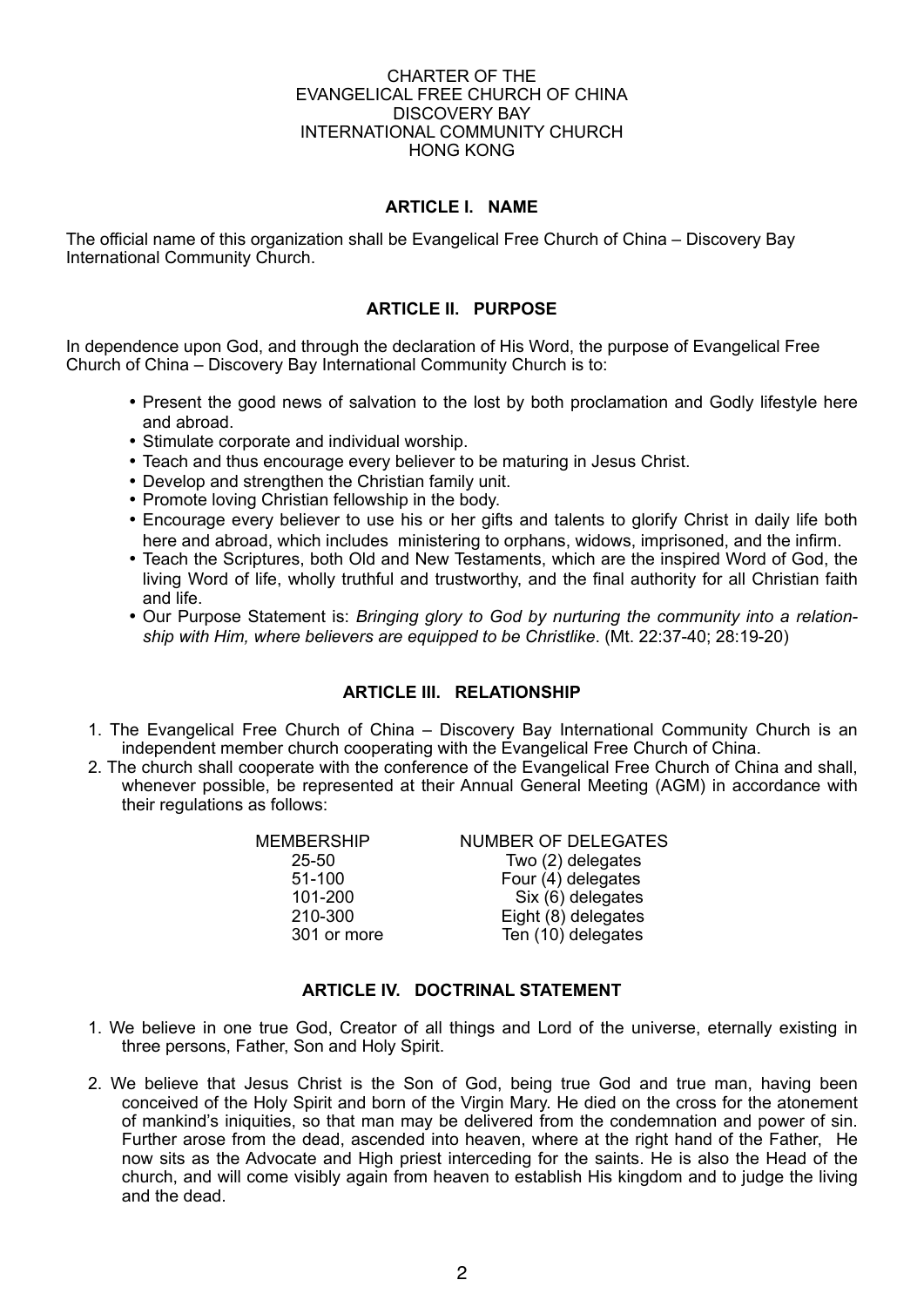- 3. We believe that all authority in heaven and earth was given to Jesus Christ after His bodily resurrection. Therefore, it is the duty of every believer to be involved in spreading the good news of salvation in Christ by making disciples of all nations, baptizing them in the name of the Father and the Son and of the Holy Spirit.
- 4. We believe that the Holy Spirit is the third person of the Trinity, who descended on the day of Pentecost to glorify Christ and continues His ministry today by convicting sinners, granting new birth, and indwelling and empowering believers for victorious and holy living. Therefore, He unites them into one body, the Church of Christ.
- 5. We believe that man was created in the image of God to worship Him eternally, but became spiritually dead because of disobedience to God. When Adam our forefather and representative sinned, all sinned in him, and all were born in sin with a corrupt nature. Thus all live under the wrath of God. Yet God in His Grace revealed Christ and offers cleansing by Christ's blood to remove us of our sinful condition as we respond in sincere repentance and accept Christ's redemption for us individually. We believe this to be the work of regeneration by the Holy Spirit necessary for every believer. Therefore, Heaven, God's eternal abode, a waits for all who have trusted in Christ and long to be in the presence of God.
- 6. We believe that salvation is a gift of God and can only be received by faith in Jesus Christ alone. Salvation can be found in no one else, because no other name was given to mankind for the forgiveness of his or her sins that he or she might be saved.
- 7. We believe that Water Baptism and the Lord's Supper are ordinances to be observed by the church during the present age. They are, however, not to be regarded as means of salvation.
- 8. We believe the Scriptures, both Old and New Testaments, to be the inspired Word of God, the living Word of life, wholly truthful and trustworthy, and the final authority for all Christian faith and life.
- 9. We believe that all men will be resurrected, the believers to eternal life and heavenly blessings, and the unbelievers condemned to eternal death in hell.
- 10. We believe that Satan is the devil, the source of all evil. He is working in the hearts of disobedient men, and will one day receive eternal punishment.

#### **ARTICLE V. MEMBERSHIP**

#### A. MEMBERSHIP

- 1. Anyone may apply for membership in this church if he or she is at least sixteen years of age, professes that Jesus Christ is his or her personal Savior, and is living in fellowship with the Lord and other believers, and has either been baptized as a believer or is open to such baptism.
- 2. Those desiring to transfer their membership from another church must meet the same requirements as all other applicants.
- 3. Each candidate shall make application in writing by submitting a membership form provided by the church and delivered to the Pastor or a member of the Board of Elders.
- 4. The membership applicant shall attend a church membership information class taught by the leadership of this church.
- 5. The applicant must be able to give testimony concerning his or her conversion and must, in his or her life, manifest the fruit of true faith in Christ.
- 6. The applicant must support the Doctrinal Statement and Charter of this church.
- 7. The applicant shall meet with the Board of Elders or its designee who shall interview the applicant as to his or her conversion and Christian experience. Having discerned a sincere faith in Christ and a desire to serve and obey the Lord, the Board of Elders shall approve the applicant for membership.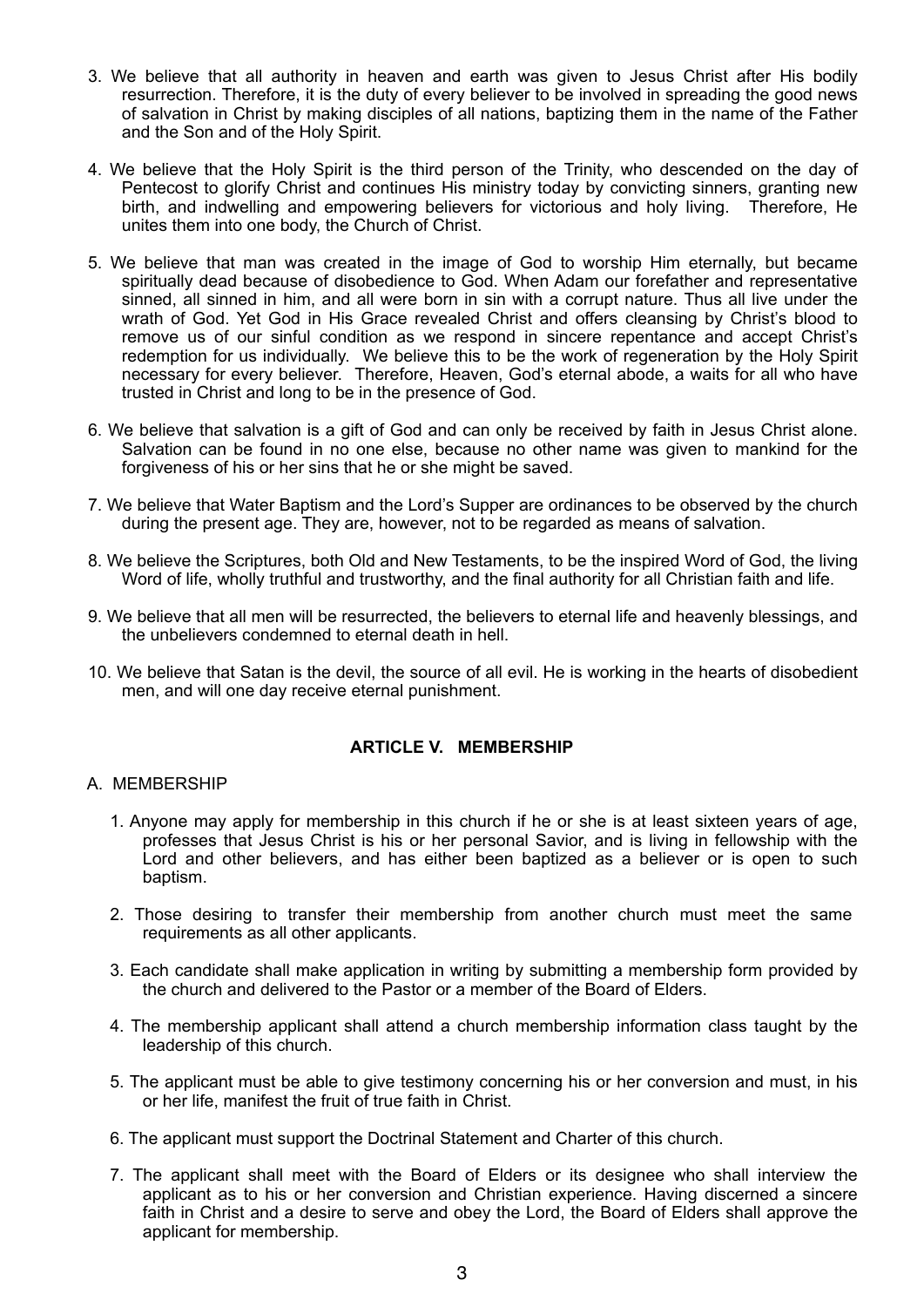8. The new member shall be received into the fellowship at a regular worship service of the church and shall be given an opportunity (at the option of the new member) to testify concerning his or her faith.

#### B. ASSOCIATE MEMBERSHIP

- 1. Those desiring to maintain their membership with a non-Hong Kong, overseas church may make application for Associate Membership by submitting a membership form provided by the church and delivered to the Pastor or a member of the Board of Elders.
- 2. Those desiring Associate Membership must meet the same requirements as all other membership applicants.

#### C. INACTIVE MEMBERS

- 1. Members and Associate Members who are absent for twelve (12) months from the stated services of this church, without sufficient reason or who have taken up permanent residence elsewhere, shall be placed on the list of inactive members by the action of the Elder Board.
- 2. All members and associate members placed on the inactive list shall be notified at the time of such action by the Elder Board at the place of their last known address. Furthermore, they shall be deprived of the right to be placed on the ballot or to vote at any congregational business meeting of the church.
- 3. If there is no sufficient response on the part of the inactive member or associate member within two (2) months of being placed upon the inactive list, he or she shall be dropped from the rolls of the church by vote of the Elder Board and shall be notified of said action by the Elder Board.
- 4. An inactive member or associate member who has been dropped from the church roll may appeal to the Elder Board by letter within thirty (30) days and, upon approval, he or she shall be restored to active membership

#### D. MEMBERSHIP TRANSFER

- Upon request, members and associate members leaving this church may be granted a letter of their standing as members of the church by the Pastor or Board of Elders.
- E. MEMBERSHIP PRIVILEGES: Members and Associate Members
	- 1. To voice your concerns and opinions in Christian courtesy and love.
	- 2. Under the guidance of the Holy Spirit, to participate in discussions and voting at congregational business meetings.
	- 3. To hold offices and participate in the life and ministry of the church under the guidance of church leadership.
- F. MEMBERSHIP RESPONSIBILITIES: Members and Associate Members

The responsibilities of membership shall include, but not be limited to, the following:

- 1. To conduct oneself in such a way as to be found in obedience to our Lord's command. "*A new command I give you: Love one another. As I have loved you, so you must love one another. By this all men will know that you are my disciples. If you love another*." (John 13: 34 NIV)
- 2. To apply the teachings of the Scriptures to daily life by not loving the world or anything in it. "*But*  be transformed by the renewal of your mind so that you may test and approve what God's will *is and always be in His good, pleasing and perfect will*." (I John 2:15; Romans 12:2; I Tim. 4:12)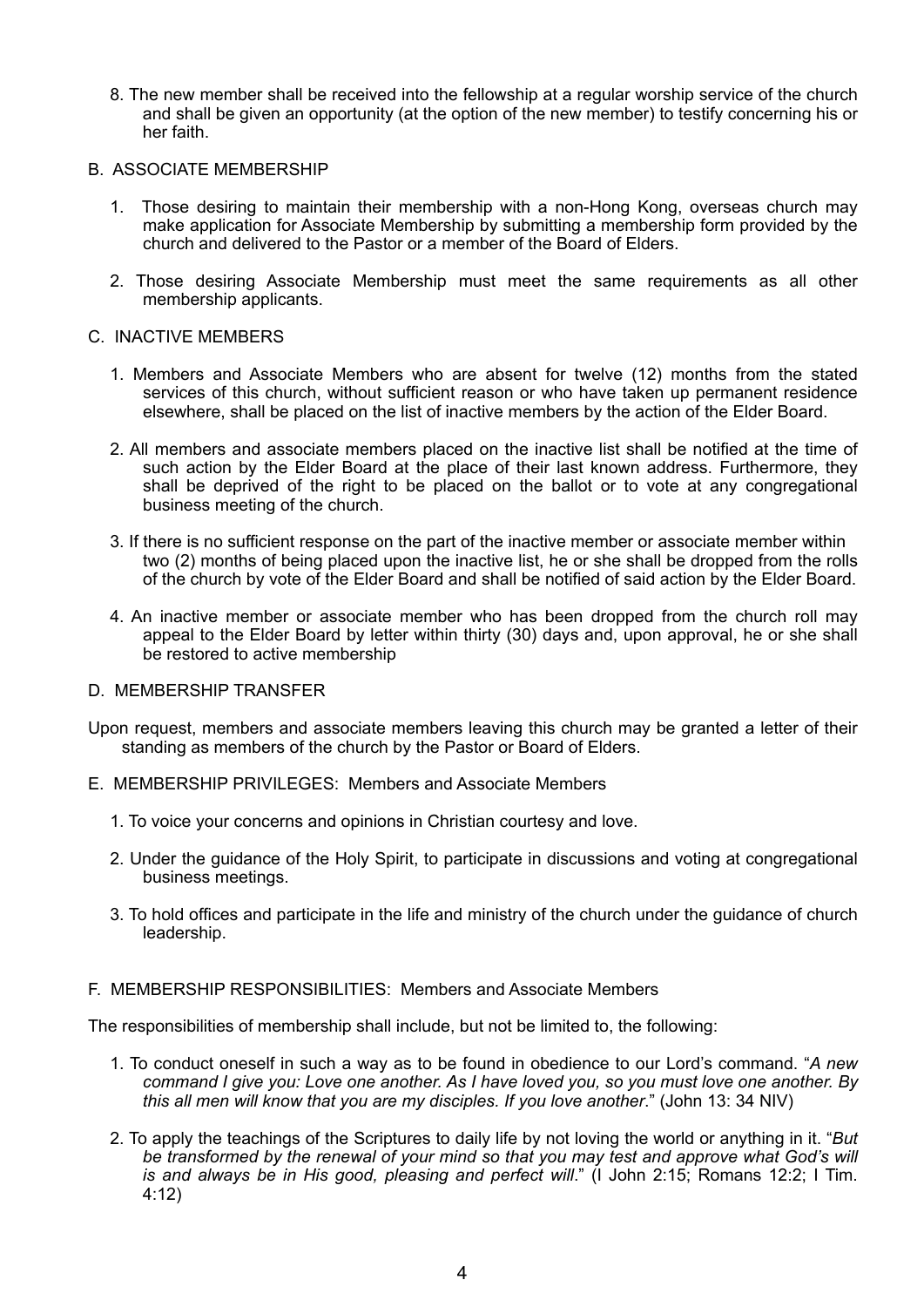- 3. To be active in church attendance, Bible reading, private and family devotions, personal and public testimony, seeking to present Christ to others and always striving to be example to other believers in speech, life, love, faith and purity. "*And let us consider how we may spur one another on toward love and good deeds. Let us not give up meeting together, as some are in the habit of doing, but let us encourage one another- and all the more as you see the day approaching*." (Hebrews 10:24-25; I Tim. 4:12 NIV)
- 4. To be accountable to one another in Christian love concerning our spiritual lives and Christian conduct*. "As iron sharpens iron, so one man sharpens another*." (Proverbs 27:17 NIV)
- 5. To be a good steward of one's personal time, talents and financial resources in order to provide for Christ's church and Christ's kingdom work. *"Therefore, I urge you, brothers, in view of God's mercy, to offer your bodies as living sacrifices, holy and pleasing to God – this is your spiritual act of worship. Do not conform any longer to the pattern of this world, but be transformed by the renewing of your mind. Then you will be able to test and approve what God's will is – his good, pleasing and perfect will."* (Romans 12:1,2)

#### G. CHURCH DISCIPLINE

#### A. MEMBERS and ASSOCIATE MEMBERS

The self-cleansing effect of internal discipline is essential to the life of the church. In mutual submission, the congregation shall practice the gentle, restorative approach to discipline directed in Galatians 6, Matthew 18 and related scriptures. The objective of such discipline is the purity and maturity of the church and restoration, not punishment, for the person undergoing discipline. If the person has been approached on a one-to-one basis, and after all reasonable restorative attempts have been made does not repent of his or her unscriptural conduct, the following procedures shall be followed:

1. If membership of the church or any regular participant in the activities of the church behaves in a manner that, in the opinion of the Elder Board, violates scriptural principles and fails to demonstrate the fruit of repentance, the Elder Board shall interview and counsel the person in accordance with the word of God (Matthew 18: 15-17; Galatians 6:1). The purpose of such interview is to restore the person to fellowship.

2. If the person is a member or associate member, and continues to fail to demonstrate the fruit of repentance, a designated Elder Board member (selected by unanimous vote) shall recommend to the church that the person's membership be terminated. An affirmative vote by seventy-five percent (75%) of those members attending any duly called meeting of the church shall cause termination of the person's membership.

3. Any person whose membership has been terminated in accordance with the foregoing paragraph shall be excluded from participation in the activities of the church unless and until such person demonstrates the fruit of repentance.

4. If the membership of an Elder or an Elder/Pastor is terminated in accordance with the foregoing paragraphs, that Elder or Elder/Pastor shall be suspended forthwith from any further participation in church activities.

5. The disciplinary procedure described above is to be carried out in accordance with Titus 3:10-11; Galatians 6:1; Matthew 18:15-17 and 1 Corinthians 5:1-13

6. Anyone who has been renounced or has been deprived of membership may reapply for membership if he or she has demonstrated true repentance. The Board of Elders shall determine if such persons shall be reinstated.

#### B. NON-MEMBERS

1. Non-members may be excluded from participation in the activities of the church for any cause that creates division, disharmony or in any way that impairs the effectiveness of the church. The discipline of non-members shall, in all cases, rest with the Elder Board and shall be imposed in accordance with the same procedures that apply to members.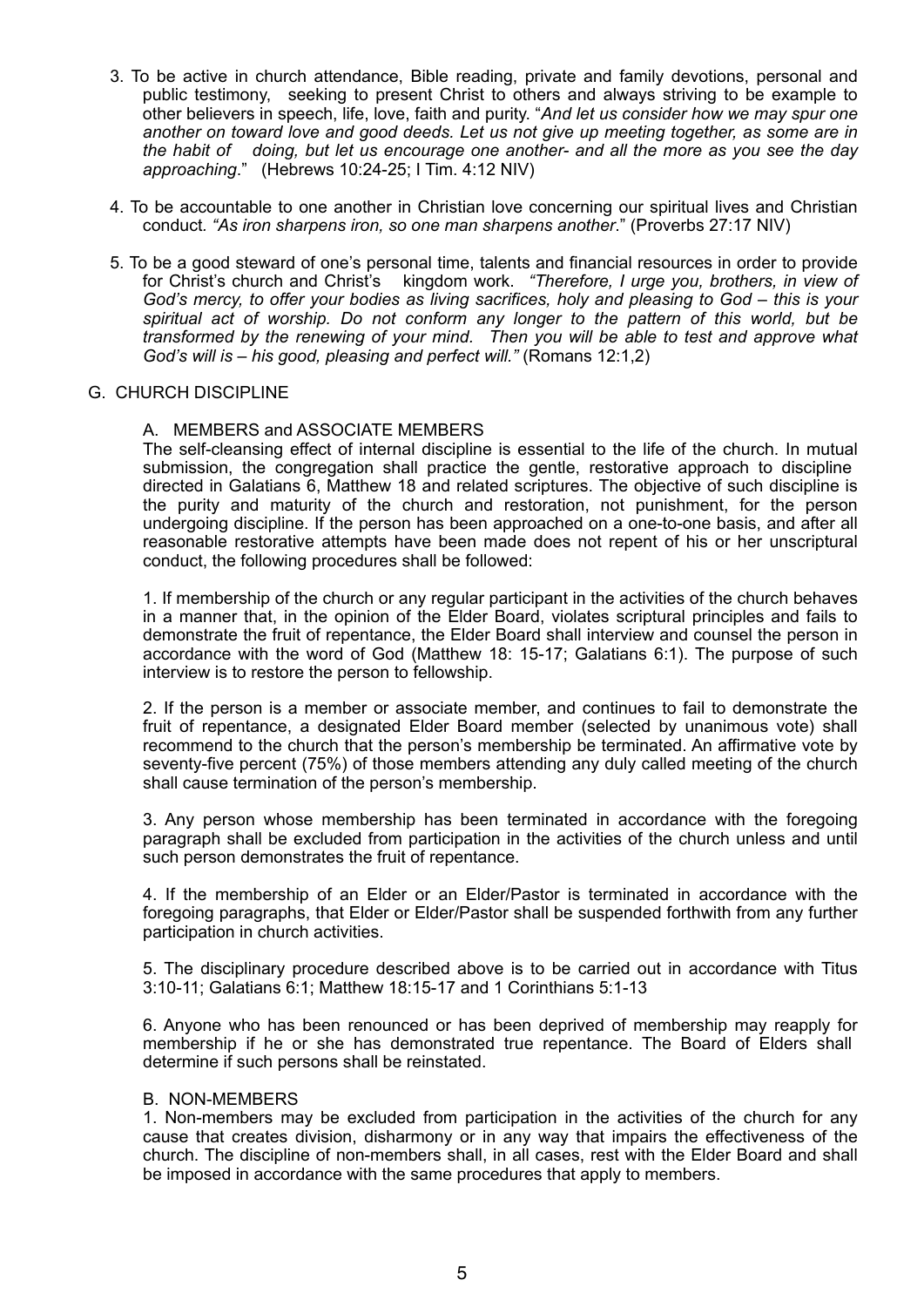# **ARTICLE VI: CHURCH GOVERNMENT**

### A. GENERAL QUALIFICATIONS:

- 1. Persons to qualify for election to the Board of Elders or Deacon Board shall be 18 years old or older and a member or associate member of this church for a period of not less than one (1) year. The "one year" qualification may be waived at the discretion of the Elder Board.
- 2. With the exception of references to gender, Deacons and Deaconesses shall qualify for service on the basis of the standards set forth in I Timothy 3:1-12 and Titus 1:6-9. Therefore, any member or associate member who is growing in knowledge and understanding of the Bible, has an active faith, is maturing spiritually, loves God and His church, has a good reputation (Acts 6:3), and lives an exemplary life is eligible for service as a Deacon or Deaconess.

# **ARTICLE VII: ELECTED CHURCH POSITIONS**

# A. ELDERS

- 1. The Elder Board shall be accountable to the church. The Elder Board shall manage the affairs of the church and govern it in accordance with the biblical authority which has been conferred by the Lord Jesus Christ Himself, the head of the church. (Acts 20:28; Hebrews 13:17)
- 2. The church shall have at least three Elders, one of whom shall be the Senior Pastor (hereinafter the Senior Pastor may be referred to as the "Pastoral Elder" and the remaining Elders as "Congregational Elders"). These Elders together shall comprise the Elder Board. The number of Elder positions may be increased at the discretion of the congregation, provided there will always be an odd number of elders,
- 3. The Elders shall designate one of the Congregational Elders to act as Chairman of the Elder Board. The Senior Pastor shall not be eligible to serve as Chairman of the Elder Board.
- 4. The Elder Board shall conduct its business by 2/3rds majority vote, except as otherwise provided herein.
- B. ELDER BIBLICAL QUALIFICATIONS:
	- Hospitable (1 Timothy 3:2; Titus 1:8)
	- Able to teach (1 Timothy 3:2; 5:17; Titus 1:9)
	- Not violent but gentle (1 Timothy 3:3; Titus 1:7)
	- Not a lover of money (1 Timothy 3:3)
	- Not quarrelsome (1 Timothy 3:3)
	- Not a recent convert (1 Timothy 3:6)
	- Self-controlled (1 Timothy 3:2; Titus 1:8)
	- Having a good reputation with outsiders (1 Timothy 3:7)
	- Not overbearing (Titus 1:7)
	- Not quick-tempered (Titus 1:7)
	- Loving what is good (Titus 1:8)
	- Upright and holy (Titus 1:8)
	- Disciplined (Titus 1:8)
	- Above reproach (blameless) (1 Timothy 3:2, 9; Titus 1:6)
	- Husband of only one wife (1 Timothy 3:2, 12; Titus 1:6)
	- Man of Dignity (1 Timothy 3:8)
	- Not Double Tongued (1 Timothy 3:8)
	- Temperate (1 Timothy 3:2, 8; Titus 1:7)
	- Respectable (1 Timothy 3:2, 8; Titus 1:7)
	- Not given to drunkenness (1 Timothy 3:3, 8; Titus 1:7)
	- Able to manage his family well (1 Timothy 3:4, 12; Titus 1:6)
	- Manages his children with dignity, keeping them under control (1 Timothy 3:4-5)
	- Has children raised in the ways of the Lord, not rebellious or pleasure seekers (1 Tim. 3:4; Titus 1:6)
	- Not a pursuer of dishonest gain (1 Timothy 3:9; Titus 1:9)
	- Holding firmly to the deep truths (1 Timothy 3:9; Titus 1:9)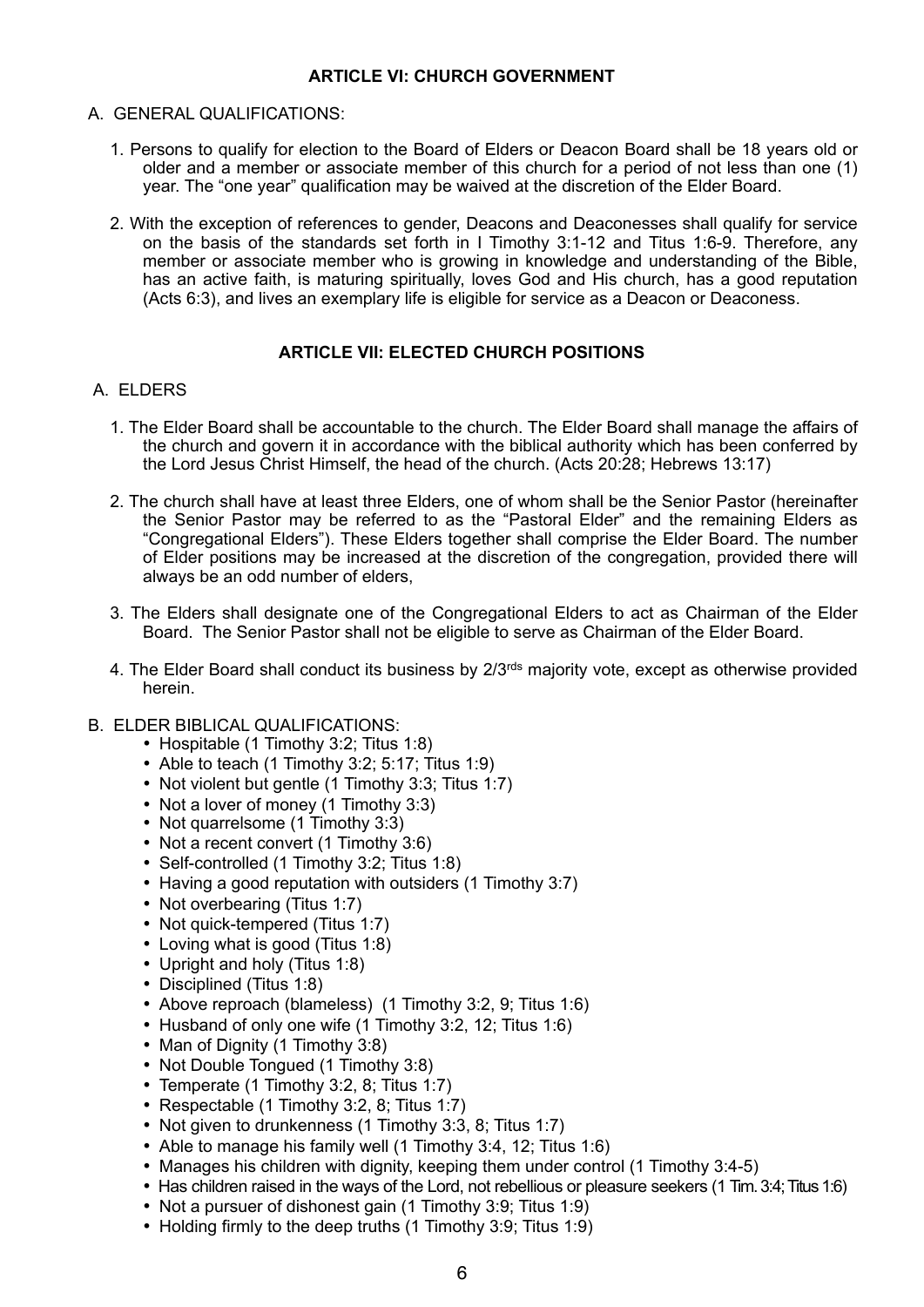# C. ELDER DUTIES:

- Administrative to rule the church (1 Timothy 5:17; Titus 1:7)
- Pastoral to shepherd the church (1 Peter 5:2; Jude 12)
- Educational to teach the church (Ephesians 4:12-13; 1 Timothy 3:2)
- Representative to represent the church (Acts 20:17; 1 Timothy 5:17)
- Officiate to lead in the functions of the church (1 Corinthians 11:17-34; Jam. 5:14)

# D. ELDER ACCOUNTABILITY TO CONGREGATION:

Notwithstanding the aforesaid grant of authority, the Elder Board must obtain Congregational approval for the following matters:

- 1. Approval of the church Annual Budget.
- 2. Cumulative annual non-budgeted expenditures that exceed 15% of the Annual Approved Budget for non-emergency, non-budgeted expenditures without congregational support.
- E. ELECTION OF CONGREGATIONAL ELDERS
	- 1. The election of congregational elders shall take place at the Annual General Congregational Meeting (AGM) held between January – March each year.
	- 2. Congregational Elders shall be elected to a term of one (1) year.
	- 3. A Congregational Elder who has served three (3) full consecutive annual terms shall not be eligible for re-election for a period of one (1) year.
	- 4. The Nominating Committee shall prepare the ballots. This ballot shall be published at least one (1) Sunday prior to the Sunday on which the election is held.
	- 5. All candidates shall be elected by a simple majority of the total vote cast.
	- 6. All newly elected members of the Elder Board shall assume their duties immediately following the Annual General Meeting (AGM).

### F. ELDER VACANCY REPLACEMENT

- 1.In the event of the removal, resignation, permanent disability or death of a Congregational Elder, the remaining Elders shall appoint a replacement from the membership of the church that shall serve as Congregational Elder until the next Annual General Meeting.
- 2. In the event of the removal, resignation, permanent disability or death of the Pastoral Elder, the remaining Elders shall direct the Pastoral Search Committee to commence a search for a new Senior Pastor in accordance with the provisions of Article VII, Section A.

#### G. SENIOR PASTOR

- 1. The qualifications for election to the position of Senior Pastor and other pastoral staff shall be the same as those for Elders.
- 2. The Senior Pastor shall be a member of the Elder Board, although he may not serve as Chairman of the Elder Board.

#### H. DUTIES OF THE SENIOR PASTOR

The Senior Pastor shall perform all of the scriptural duties of this office and under the guidance of the Holy Spirit, have freedom of the pulpit. These shall include:

1. Preaching and teaching at the stated services of the church, encouraging evangelism, administering ordinances of the church, caring for the spiritual welfare of the members as far as time and opportunity permits.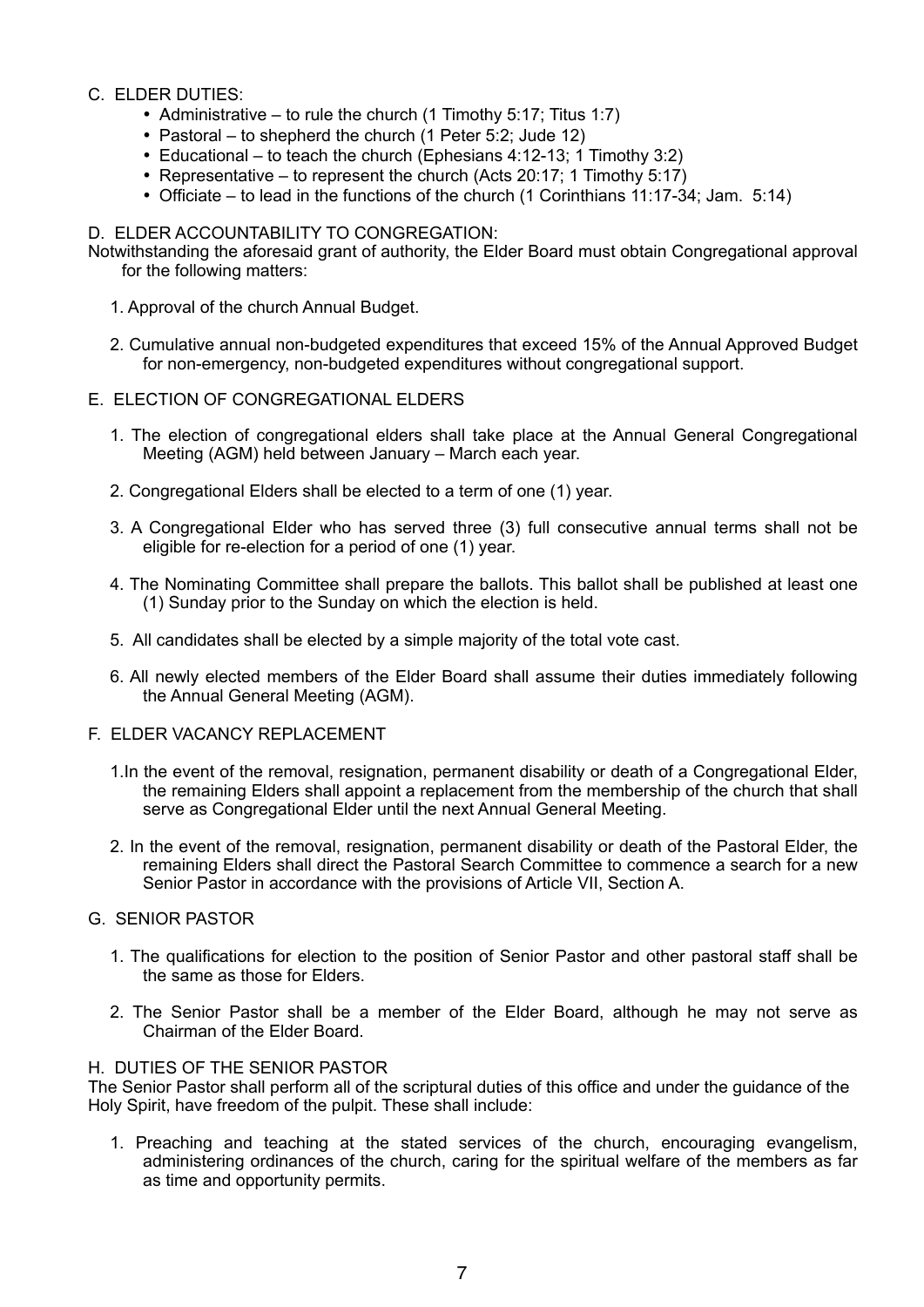- 2. He shall give priority to the study and teaching of the Word of God in accordance with Article VIII. Section A2.
- 3. He shall be a member of the Elder Board for the term of his employment contract.
- 4. The Senior Pastor shall have the authority to hold each member of the Pastoral Staff accountable for his or her assigned ministry. He shall be responsible for the overall supervision, direction and counseling of the members of the Pastoral Staff in the discharge of their duties.
- 5. The Senior Pastor shall submit a written report concerning the church's work at the Annual General Meeting
- I. ADDITIONAL PASTORAL STAFF
	- 1. Supporting staff shall be assigned and called to meet the needs of the ministry of the church.
	- 2. The process of calling such pastoral staff shall be the responsibility of the Elder Board in accordance with Article
	- 3. All pastoral staff shall be approved by, as well as under the supervision and leadership of the Senior Pastor, and accountable to the Elder Board. All pastoral staff shall meet regularly with the Senior Pastor in order to maintain and manage their ministry responsibilities.
	- 4. In the event of a foreseeable conflict beyond the scope of the Elder Leadership among the pastoral staff, the senior pastor in harmony with the Elder Board, reserves the right to seek approved counsel, such as the EFCC or EFCM, in order to mediate any dispute that might damage the witness and unity of the church. Such advice is advisory only and must be in compliance with Article V, Section F; Article VII, Sections A-F; and Article VIII, Section B 3, of this document.

# **ARTICLE VIII: THE CALL OF THE PASTOR**

- A. PASTORAL SEARCH COMMITTEE
	- 1. The Elder Board shall instruct the Pastoral Search Committee to secure suitable candidates who are in sympathy with the purposes and aims of the Evangelical Free Church.
	- 2. The Pastoral Search Committee shall consist of an Elder appointed by the Board of Elders, the Chairman of the Elder Board, and one additional member of the Elder Board appointed by the Elder Board. The above appointed persons shall meet and appoint two additional persons from the membership at large who are not members of the Board of Elders. These members or associate members shall serve on this committee until a Pastor is installed, even though their terms of office may have expired. In case of a resignation of a member of the Pastoral Search Committee prior to the installation of a pastor, no replacement shall be appointed.
	- 3. The candidate shall have opportunity to preach at a minimum of two church services.
	- 4. Once the Pastoral Search Committee is convinced it has a man to recommend as a candidate for a Pastoral call, the congregation shall be convened for a special Congregational Meeting. Announcement of this meeting shall be made in writing to the membership at least two (2) weeks prior to the meeting. The congregation shall then vote as to whether or not it desires to send the recommended candidate a call to become Pastor of the church. If he receives a three-quarters (3/4) majority vote of the members present and voting, (provided at least onehalf (1/2) of the active resident members are present), the call shall be extended. If not, the matter goes to the Pastoral Search Committee for the presentation of a new recommendation. No candidate may be presented to the congregation for a vote the second time until at least one other candidate has been voted upon.
	- 5. The Pastoral Search Committee shall notify the Pastor-elect of the church's desire and make arrangements for his installation.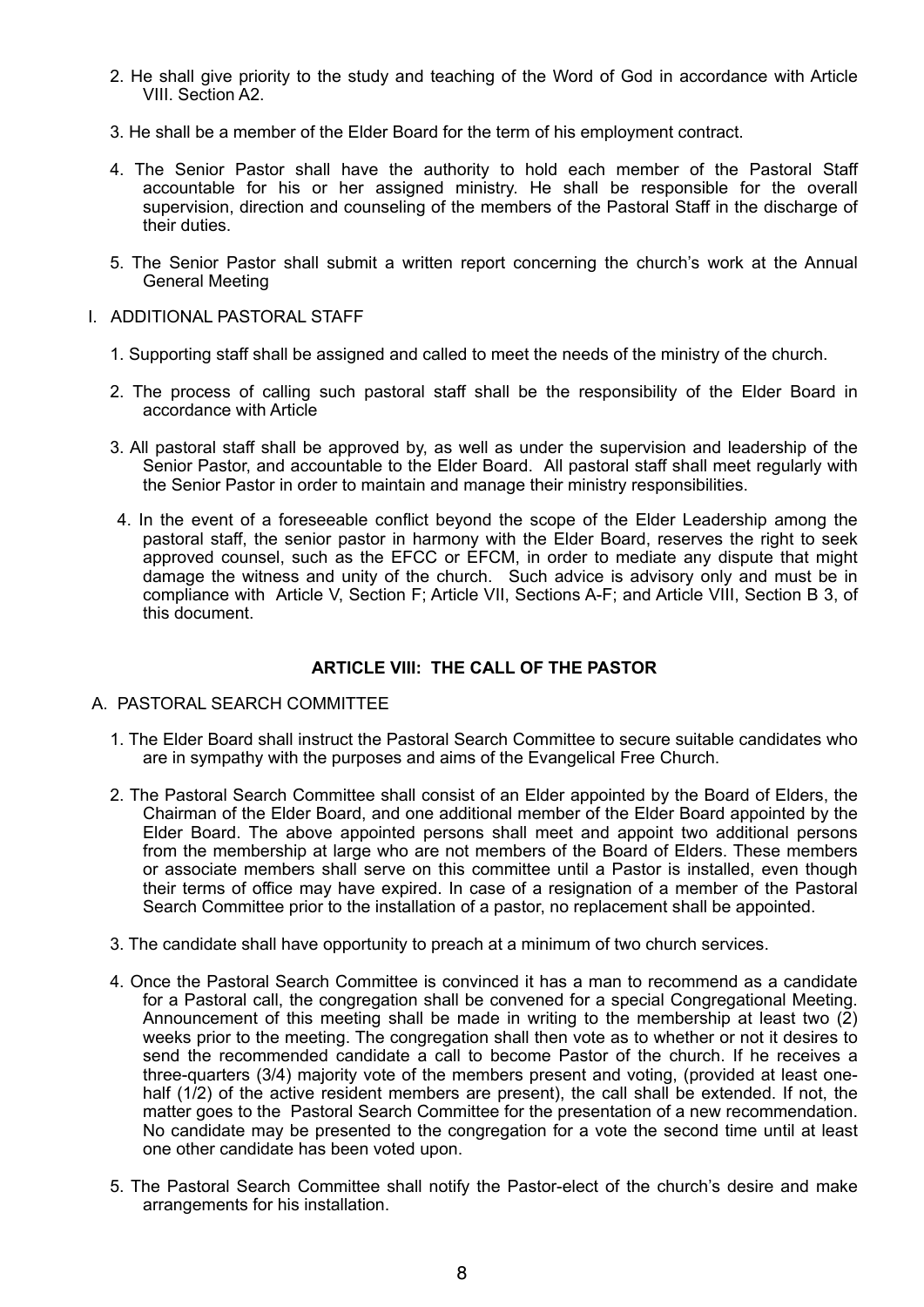- 6. The salary shall be determined at the time of the call by the Elder Board and may be adjusted from time to time, as deemed appropriate, by the Elder Board. All such adjustments are to be ratified by vote of the church membership at a Special Congregational meeting.
- 7. Upon accepting the Pastoral position, the Pastor-elect is expected to be examined by the Ministerial Board of the Evangelical Free Church of China for the purpose of becoming a member of the EFCC Ministerial (co-workers).
- 8. Additional Pastoral staff may be added upon the recommendation of the Elder Board, after confirmation by a vote of the congregation, in a General or Special Congregational business meeting.
- 9. As a general rule, and as applicable, the principles of Article VIII, Section A 2 will be used in dealing with all Pastoral staff.

#### B. TERMINATION OF THE PASTOR

- 1. The pastor shall serve under agreement with a specific term of service, unless other arrangements are made at the time the call is given and accepted.
- 2. The relationship between the Pastor and the church may be dissolved at the option of either, by the giving of a four (4) months notice, or otherwise by mutual consent.
- 3. If the Pastor should depart from the Word of God in his conduct or in doctrine as contained in the Doctrinal Statement of the church, the Board of Elders shall admonish him in love; and should this not have the desired result, the Pastor shall be discharged by action of the church. In keeping with I Timothy 5:19-20, no complaint shall be brought against an Elder (the Pastor) except upon written testimony of two or three witnesses. If the need arises, the Elder Board should be encouraged to call for counsel from the Evangelical Free Church of China personnel and/or the Evangelical Free Church Mission Field Director.
- 4. In the event of application of the above paragraph, the Pastor may be discharged immediately from his term of office by the church in accordance with the following procedure:

A. The Pastor may only be dismissed at a Congregational meeting of the congregation called by the Chairman of the Elder Board with the approval of the Elder Board.

B. The Elder Board shall present to the congregation the reason why they are recommending the dismissal of the Pastor.

C. The Pastor shall be accorded the right of stating his position before the congregation, but he shall absent himself at the time of voting.

D. A ballot vote of three-quarters (3/4) majority vote of the members present and voting, (provided at least one-half (1/2) of the active resident members of the church are present), shall make valid the termination of the Pastor.

E. In spirit of Christian love, reasonable and fair compensation, a suitable package including moving expenses shall be worked out between the Elder Board and the departing Pastor.

#### **ARTICLE IX: APPOINTED CHURCH POSITIONS**

#### A. DEACONS AND DEACONESS

- 1. To serve under the direction of the Elder Board to minister to the needs of the church. The role of the Deacons and Deaconess may vary depending on the needs of the congregation (Acts  $6:1 - 7$ )
- 2. In order to maintain church unity and order, at no time are the Deacons or Deaconess to act independently of the church or separately from the Board of Elders. They are to be in full agreement with the purpose and vision of the church.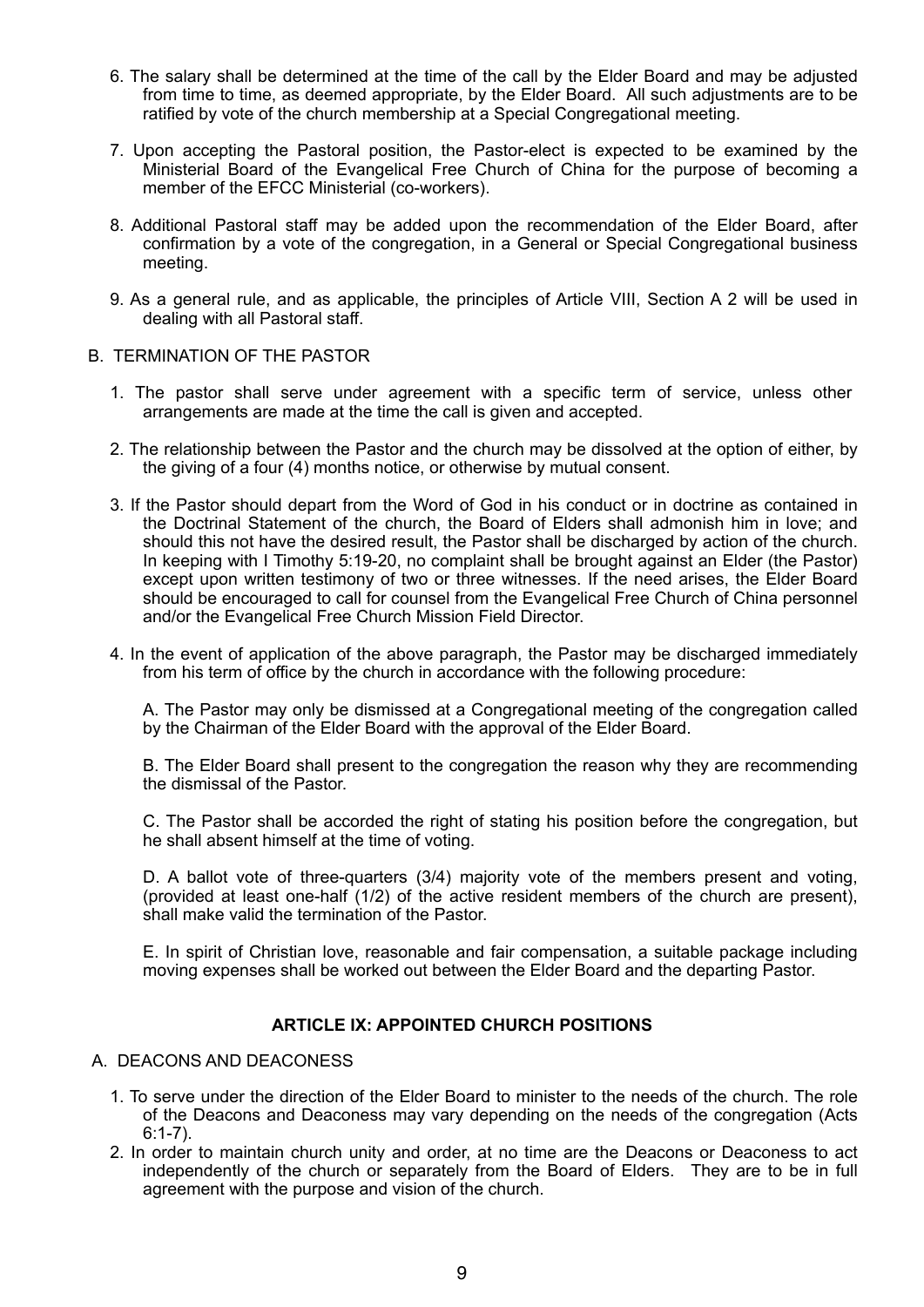- 3. The Elder Board, acting at its sole discretion, may appoint or remove Deacons or Deaconesses. The Elder Board shall not be limited in terms of the number of Deacons or Deaconesses it appoints.
- 4. A Deacon or Deaconess shall serve a term of one year, and may be re-appointed at the discretion of the Elder Board.
- 5. The service role of Deacon or Deaconess may be carried out by both men and women.
- B. DEACON AND DEACONESS BIBLICAL QUALIFICATIONS

DEACONS (Men of Faith):

- Above reproach (blameless) (1 Timothy 3:2, 9; Titus 1:6)
- Husband of only one wife (1 Timothy 3:2, 12; Titus 1:6)
- Temperate (1 Timothy 3:2, 8; Titus 1:7)
- Men of dignity (1 Timothy 3:8)
- Not double tongued (1 Timothy 3:8)
- Respectable (1 Timothy 3:2, 8; Titus 1:7)
- Not given to drunkenness (1 Timothy 3:3, 8; Titus 1:7)
- Able to manage his family well (1 Timothy 3:4, 12; Titus 1:6)
- Manages his children with dignity, keeping them under control (1 Tim. 3:4-5)
- Has children raised in the ways of the Lord, not rebellious or pleasure seekers (1 Timothy 3:4; Titus 1:6)
- Not a pursuer of dishonest gain (1 Timothy 3:8; Titus 1:7)
- Holding firmly to the deep truths (1 Timothy 3:9; Titus 1:9)
- Sincere (1 Timothy 3:8)
- Tested (1 Timothy 3:10)
- Full of the Spirit and Wisdom (Acts 6:3)

DEACONESS: (In addition, the following applies to Women of Faith)

- Dignified (1 Timothy 3:11)
- Not malicious gossips (1 Timothy 3:11)
- Temperate (1 Timothy 3:11)
- Faithful in all things (1 Timothy 3:11)

#### C. NOMINATING COMMITTEE

- 1. Qualifications: The Committee shall be appointed by and accountable to the Elder Board. It shall be comprised of no fewer than five members: The Pastoral Elder, one Congregational Elder, and three non-elder members or associate members of the church who have been members for at least one year.
- 2. Duties: The Committee shall prepare a list of candidates for the Elder Board to be presented on a written ballot at the Annual General Meeting. No person's name shall be placed on a ballot without that person's express consent.
- 3. Notwithstanding the foregoing, any member or associate member may cause a name to be placed on a ballot, provided that the nominee has expressly consented to serve as an Elder, if elected, and provided further that the nominee has been interviewed by the Pastoral Elder and found to possess the necessary biblical qualifications for the office. The Pastoral Elder shall deliver his findings to the Committee.
- 4. All such nominations shall be in writing and delivered to the Nominating Committee at least three weeks before the scheduled date of the Annual General Meeting.

# **ARTICLE X. AUXILIARY BODIES**

# A. GENERAL RULES

1. No Auxiliary Body shall be allowed to adopt any rules or charter, or take any action, which will be in conflict with the Charter of the church.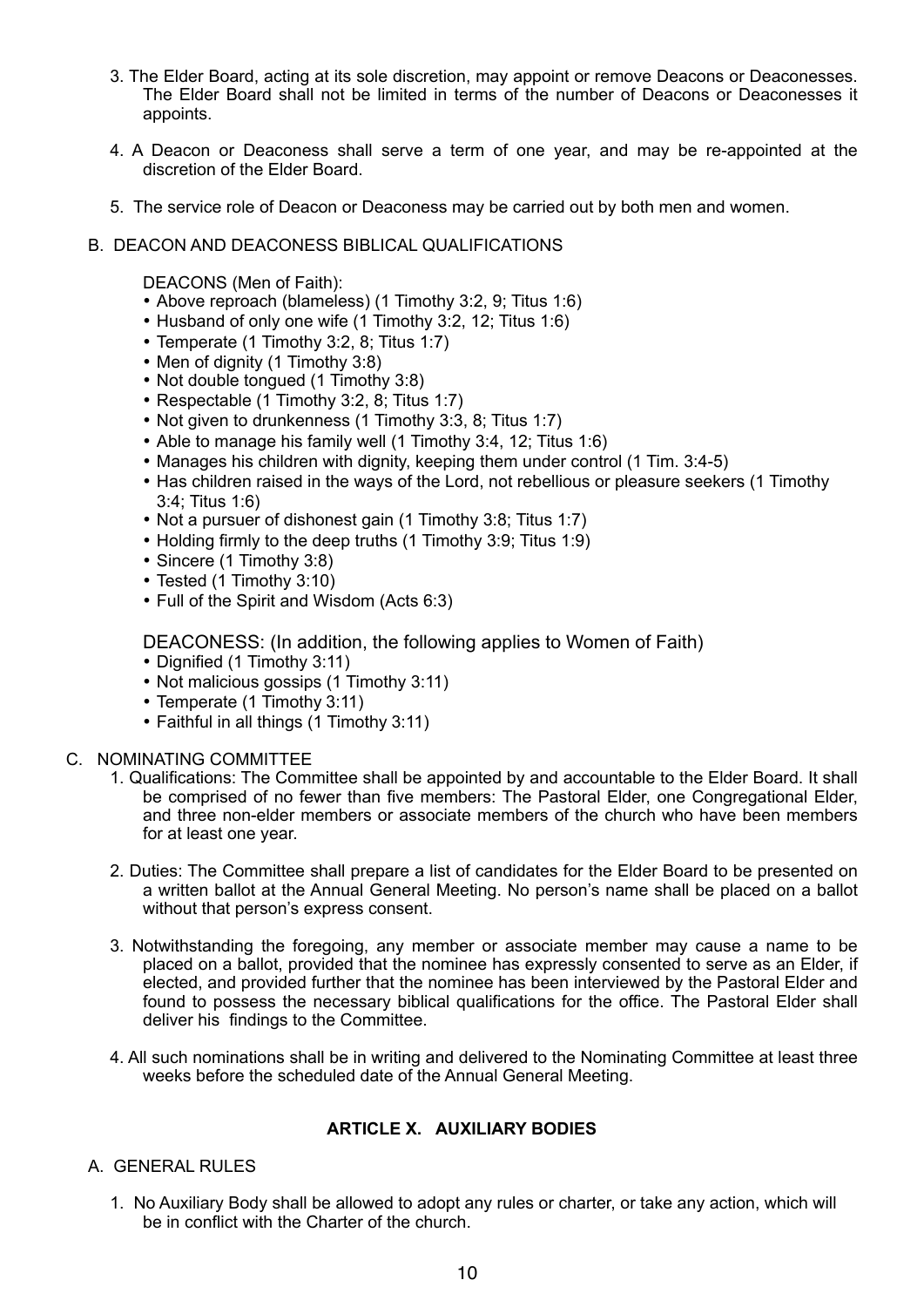2. When it is deemed necessary to organize new Auxiliary Bodies, permission shall be first obtained from the Elder Board.

#### **ARTICLE XI. CONGREGATIONAL BUSINESS**

- A. VOTING AND ELECTION METHODS
	- 1. The voting privilege is given only to members and associate members who are on the active roll of the church.
	- 2. The number of church members and associate members necessary for the transaction of church business at a congregational business meeting shall be at least sixty percent (60%) of the active resident membership. The method of voting shall be left to the discretion of the person chairing the congregational business meeting unless otherwise stated in this charter.
	- 3. A secret ballot must be taken for these items of business:
		- a. Election of all members of the Board of Elders.
		- b. To determine if a candidate should be called as Pastor or Pastoral staff to the church.
		- c. A vote to dismiss the Pastor.

 d. Any other business the Chairman or the congregation may choose to transact by secret ballot.

- 4. The Chairman shall appoint tellers to count the ballots when voting is done by ballot.
- 5. In order to maintain a spirit of unity in the church, the Chairman may only announce the results of elections and not the number of votes cast for each candidate or decision. Ballots are to be disposed of immediately after the official results are announced.
- 6. The deciding factor in any vote taken in a Congregational Business meeting shall be a majority vote of the members present and voting unless otherwise stated in this charter.

#### B. MOTIONS AND NOMINATIONS

- 1. Unless otherwise specified in this Charter, motions at a Congregational Business meeting may be presented by members and associate members of the Congregation, including the Elder Board.
- 2. Meetings are to be conducted in a formal and orderly manner and in spirit of unity. For official matters Robert's Rules of Order is recommended for the orderly conduct of business.
- 3. All nominations for elected positions are to follow the procedure that has been laid out in this Charter. Any recommendations by members or associate members of the congregation at a business meeting of the church will be brought under advisement of the Elder Board.

### C. CONGREGATIONAL BUSINESS MEETINGS

- 1. The AGM shall be held between January March each year on a date determined by the Elder Board.
- 2. When it is necessary to consider matters of church business prior to an AGM, the Elder Board is empowered to call a Special Congregational business meeting provided two (2) consecutive Sunday notices from the pulpit have been made prior to the day of the meeting.
- 3. All congregational business meetings, regular or special, including those of the auxiliary bodies, shall be under the jurisdiction of the Elder Board.
- 4. The Elder Board shall set the hour of all regular meetings of the church. The scheduling of no other meeting of the church or its auxiliary bodies shall be allowed to interfere with such meetings without the express consent of the Elder Board.

# D. ORDINANCES AND SPECIAL MEETINGS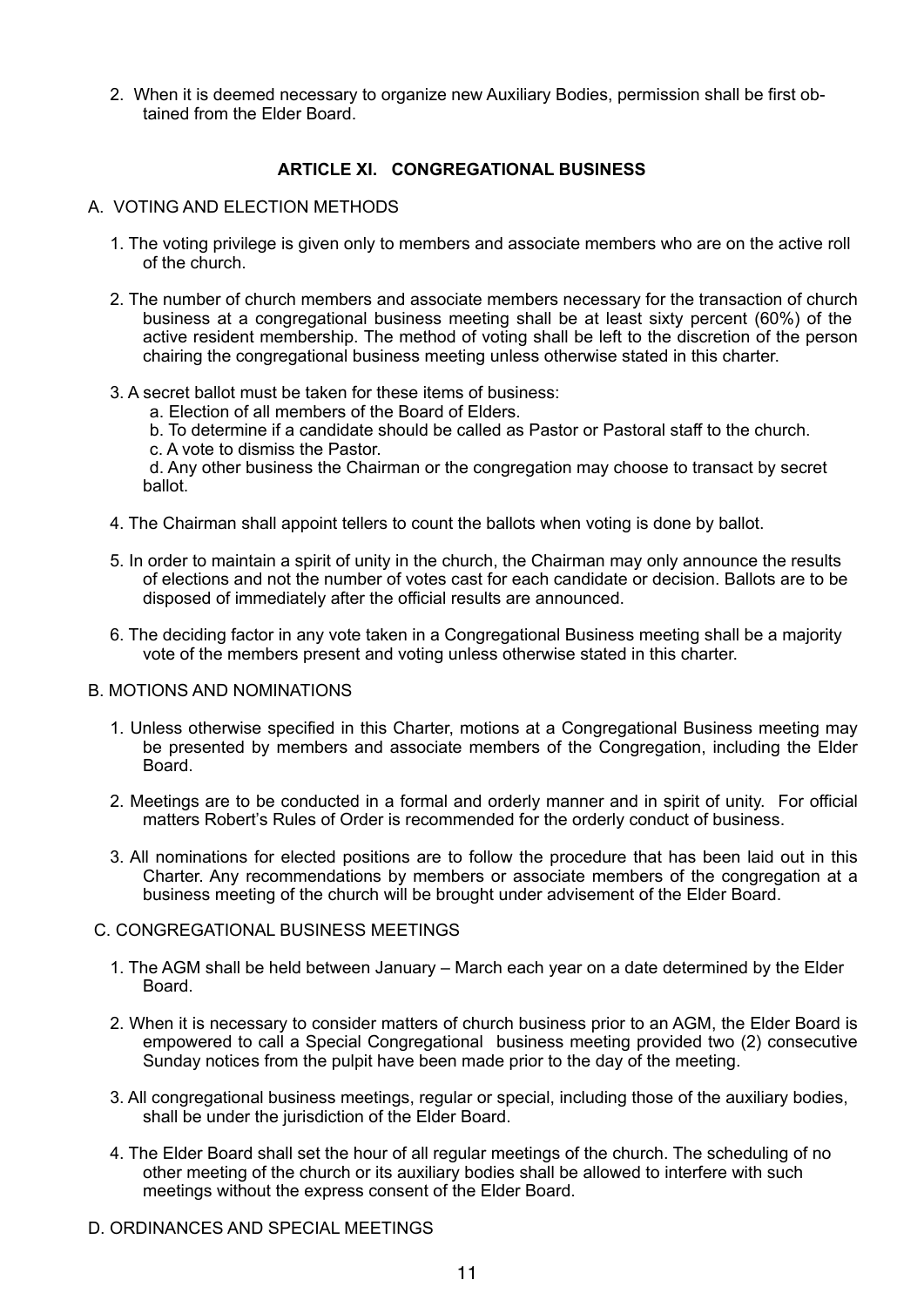- 1. Communion service shall be held at least once per month unless otherwise decided by the Pastor in cooperation with the Board of Elders.
- 2. Baptismal service shall be held whenever deemed advisable by the Pastor in cooperation with the Board of Elders.
- 3. The Fiscal year of the church shall be from April 1 to March 31.
- 4. Any outside organizations or individuals that wish to use the facilities of this church must receive permission from Elder Board.

#### **ARTICLE XII. FUNDAMENTAL PRINCIPLES**

A. The Evangelical Free Church of China *- Discovery Bay International Community Church* believes that its members should live lives separated unto the person and service of Jesus Christ, unto a life of Godliness and total commitment to Christ as Lord. It believes that Christianity is a matter of practice as well as attitudes and Biblical principles. This does not mean isolation, but insulation from the world. It is a separation from such practices that will harm the body as the Temple of the Holy Spirit, weaken the mind, hinder the testimony for Christ, and hurt the growth of fellow believers.

B. This principle is based upon the following scripture:

*John 17:15-17 My prayer is not that you take them out of the world but that you protect them from the evil one. They are not of the world, even as I am not of it. Sanctify them by the truth; your word is truth. (NIV)*

*I Corinthians 6:19-20 Do you not know that your body is a temple of the Holy Spirit, who is in you, whom you have received from God? You are not your own; you were bought at a price. Therefore honor God with your body. (NIV)*

*I Corinthians 10:31-33 So whether you eat or drink or whatever you do, do it all for the glory of God. Do not cause anyone to stumble, whether Jews, Greeks or the church of God- even as I try to please everybody in every way. For I am not seeking my own good but the good of many, so that they may be saved. (NIV)*

*II Corinthians 6:14-18 Do not be yoked together with unbelievers. For what do righteousness and wickedness have in common? Or what fellowship can light have with darkness? What harmony is there between Christ and Belial? What does a believer have in common with an unbeliever? What agreement is there between the temple of God and idols? For we are the temple of the living God. As God has said: "I will live with them and walk among them, and I will be their God, and they will be my people." "Therefore come out from them and be separate, says the Lord. Touch no unclean thing, and I will receive you." "I will be a Father to you, and you will be my sons and daughters, says the Lord Almighty." "I will be a Father to you, and you will be my sons and daughters, says the Lord Almighty." (NIV)*

*Romans 12:1-2 Therefore, I urge you, brothers, in view of God's mercy, to offer your bodies as living sacrifices, holy and pleasing to God--this is your spiritual act of worship. Do not conform any longer to the pattern of this world, but be transformed by the renewing of your mind. Then you will be able to test and approve what God's will is--his good, pleasing and perfect will. (NIV)*

*Romans 13:8 Let no debt remain outstanding, except the continuing debt to love one another, for he who loves his fellowman has fulfilled the law. (NIV)*

*Romans 15:1-2 We who are strong ought to bear with the failings of the weak and not to please ourselves. Each of us should please his neighbor for his good, to build him up. (NIV)*

*James 4:4 You adulterous people, don't you know that friendship with the world means enmity against God? Therefore anyone who chooses to be a friend of the world becomes an enemy of God. (NIV)*